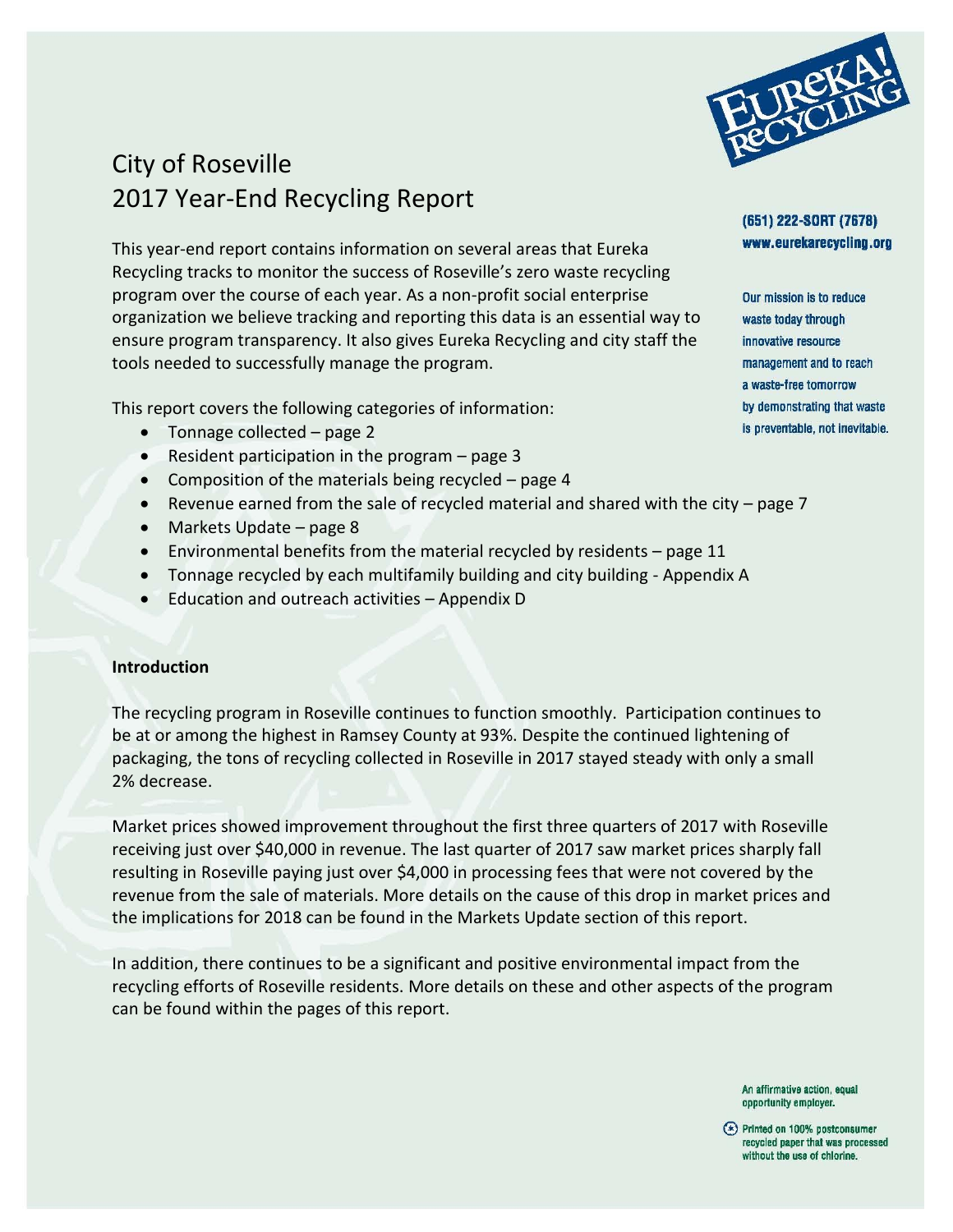## **TONS OF MATERIAL RECYCLED**

Total tonnage collected in Roseville in 2017 was 3,262 tons. This represents a small (2%) decrease over the previous year. This is something to be proud of considering the continuing trend towards the lightening of individual products and packaging that make up recycled materials. Recycling rates are measured by weight industry wide, but that metric doesn't tell the complete story. Manufacturers are continuing to find lighter and lighter weight packaging options. Products once bottled in glass are now bottled in plastic or aluminum. Aluminum and plastic bottles are getting thinner and lighter. Also, fewer and fewer households subscribe to physical newspapers and magazines, opting instead to get their news and entertainment on computers, tablets, and phones. Roseville's 2% decrease very likely represents an increase in terms of actual volume of material residents are recycling, because it takes more material to create a ton now than it has in the past.

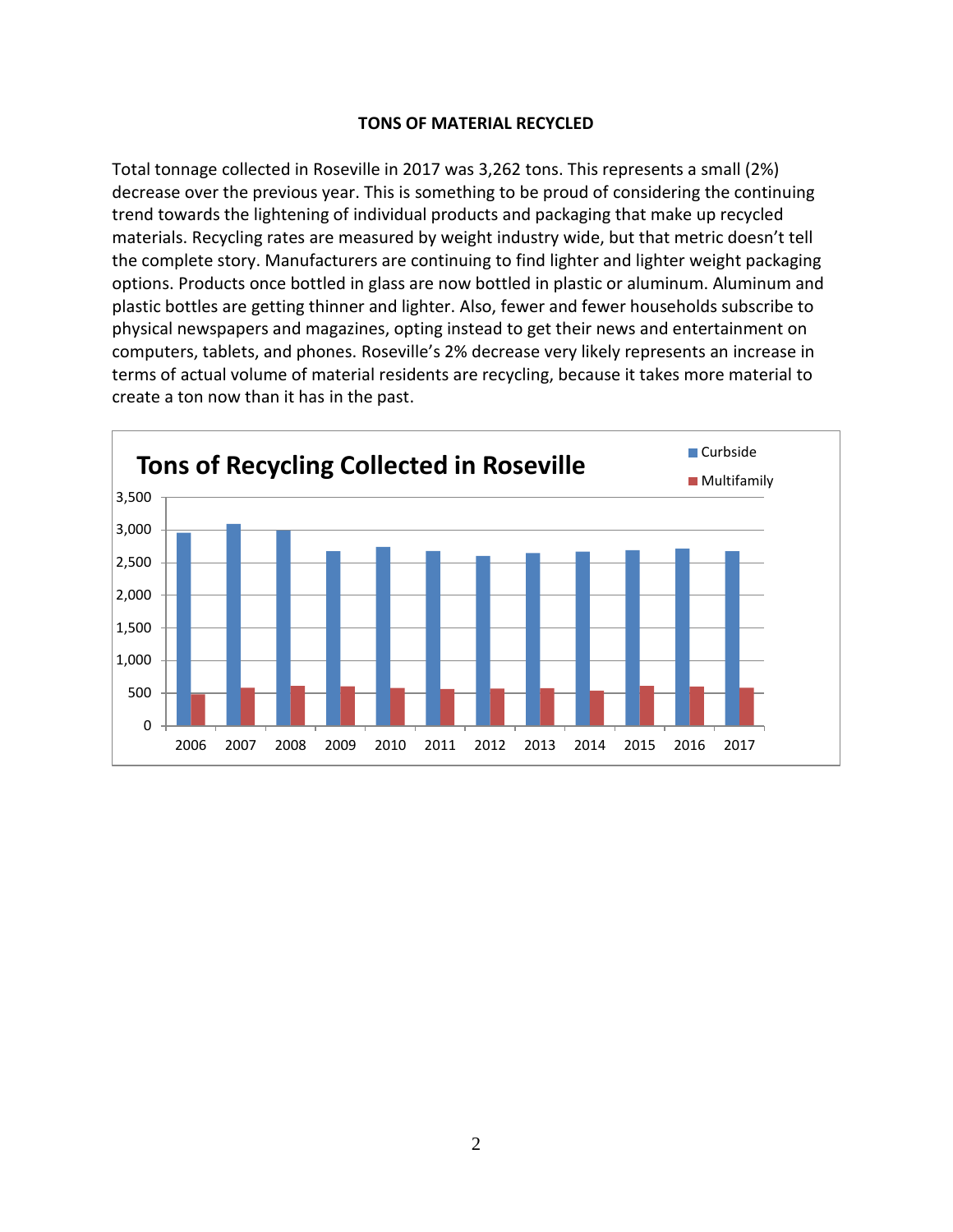#### **PARTICIPATION**

Roseville is one of the few cities in the metropolitan area in which the actual city-specific participation trend information is gathered and made available. 93% participation is among the highest of any city in Ramsey County that Eureka has data for. re

In previous years the study was conducted manually with staff going out to the routes before the truck collected and counted the set-outs, marking on a map which houses were setting out material and which were not. This was done in one 200-250 household sample section in each route with the same section being used each year. This method yields information to study the trends year to year in the number of people that set out in any given week and also the percentage of households that participate in the program at all.

In early 2017 Eureka began using a new routing and customer service software called Fleetmind. With this new system we can actually use the truck doing the collection to count the set-out at each address to complete the study. This new method of collecting participation information should make the process of monitoring who is participating in the program easier and more accurate as a human being making marks on a map is less accurate than a computer counting tips.



Eureka Recycling conducted the annual participation and set-out rate trend study in the fall of each year. (See Appendix C for the definitions, and methodologies of the participation, and set-out rate studies.)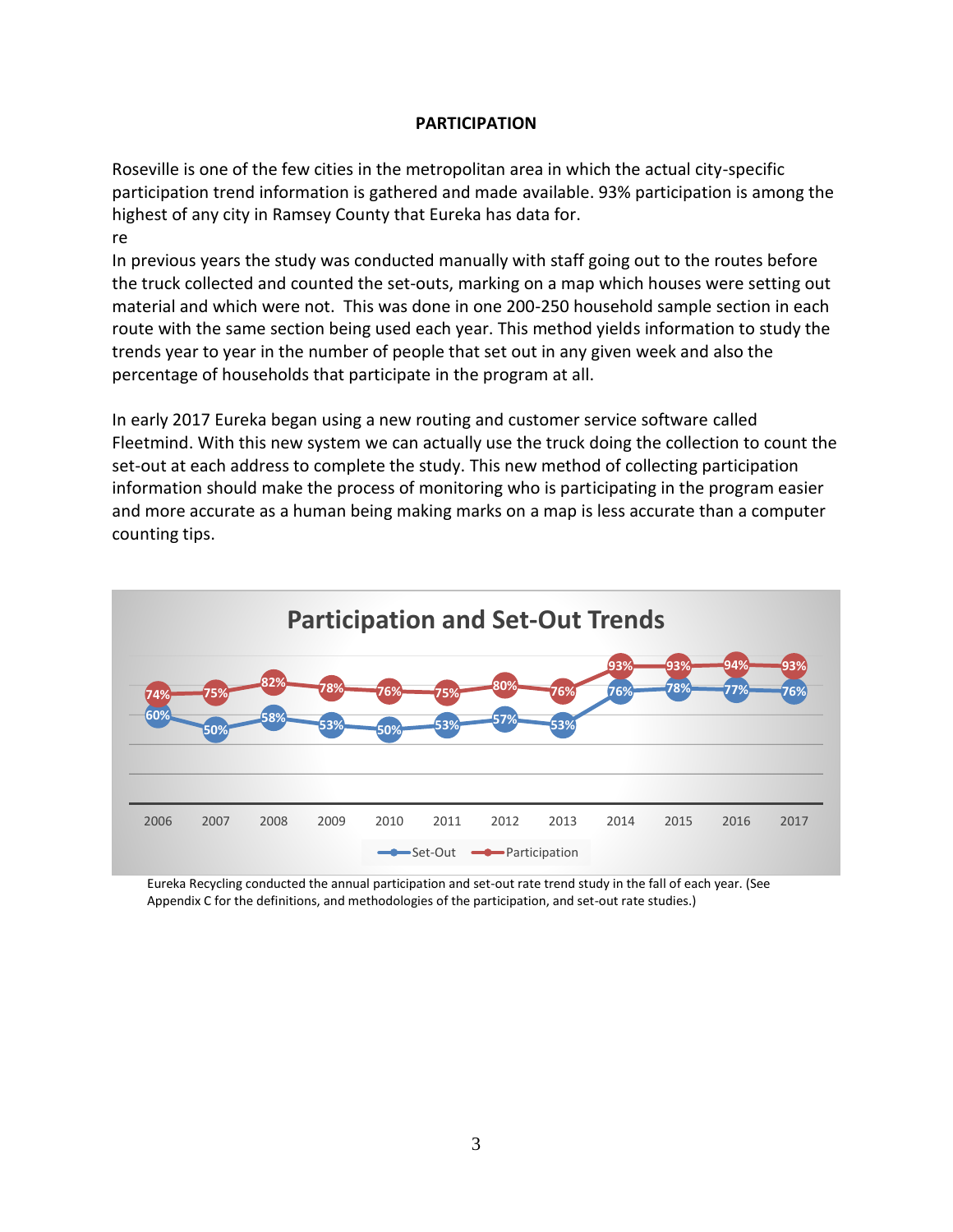# **COMPOSITION OF MATERIALS**

Each year Eureka Recycling conducts a composition of the material collected in Roseville.

While this is certainly not an industry standard, Eureka Recycling believes that this information is important for cities to have as they plan their budgets, make decisions on their education and outreach work plans and communicate with residents about what to recycle and the success of their program overall.

|                                            | 2006             | 2007                             | 2008                             | 2009                             | 2010    | 2011       | 2012    | 2013                                                                         | 2014    | 2015       | 2016                  | 2017                  |
|--------------------------------------------|------------------|----------------------------------|----------------------------------|----------------------------------|---------|------------|---------|------------------------------------------------------------------------------|---------|------------|-----------------------|-----------------------|
| Type of<br><b>Material</b>                 | Tonnage          | % of Total % of Total<br>Tonnage | Tonnage                          | % of Total % of Total<br>Tonnage | Tonnage | Tonnage    | Tonnage | % of Total % of Total % of Total % of Total % of Total % of Total<br>Tonnage | Tonnage | Tonnage    | % of Total<br>Tonnage | % of Total<br>Tonnage |
| Total<br>Annual<br>Tons                    | 3,441            | 3,681                            | 3,556                            | 3,281                            | 3,322   | 3,244      | 3,173   | 3,225                                                                        | 3,212   | 3,305      | 3,320                 | 3262                  |
| <b>Papers</b>                              |                  |                                  |                                  |                                  |         |            |         |                                                                              |         |            |                       |                       |
| <b>News Mix</b>                            | 63.98%           | 56.46%                           | 66.00%                           | 61.65%                           | 59.68%  | 51.53%     | 56.86%  | 54.40%                                                                       | 56.27%  | 54.08%     | 50.00%                | 35.63%                |
| Cardboard                                  | 6.71%            | 13.23%                           | 4.50%                            | 5.48%                            | 7.34%   | 10.33%     | 9.09%   | 8.78%                                                                        | 8.59%   | 7.35%      | 12.80%                | 11.32%                |
| Mixed<br>Paper                             | 4.06%            | 7.81%                            | 3.20%                            | 5.50%                            | 5.68%   | 7.64%      | 6.59%   | 3.49%                                                                        | 5.32%   | 5.12%      | 5.15%                 | 14.66%                |
| Milk<br>Cartons &<br>Juice<br><b>Boxes</b> | Not<br>collected |                                  | Negligible Negligible Negligible |                                  | 0.02%   | 0.03%      | 0.47%   | 0.07%                                                                        | 0.31%   | 0.19%      | 0.19%                 | 0.22%                 |
| <b>Textiles</b>                            | 0.40%            |                                  | Negligible Negligible            | 0.02%                            | 0.02%   | Negligible | 0.20%   | 0.09%                                                                        | 0.11%   | 0.16%      | 0.23%                 | 0.01%                 |
| Residual                                   | 0.24%            | 0.11%                            | 0.50%                            | 0.06%                            | 0.07%   | 0.27%      | 0.19%   | 0.07%                                                                        | N/A     | N/A        | N/A                   | N/A                   |
| SUB-<br><b>TOTAL</b>                       | 75.40%           | 76.60%                           | 74.20%                           | 72.72%                           | 72.81%  | 69.79%     | 73.40%  | 70.39%                                                                       | 75.92%  | 72.02%     | 73.52%                | 61.84%                |
|                                            |                  |                                  |                                  |                                  |         |            |         |                                                                              |         |            |                       |                       |
|                                            |                  |                                  |                                  |                                  |         |            |         |                                                                              |         |            |                       |                       |
| <b>Total Glass</b>                         | 14.89%           | 15.15%                           | 16.70%                           | 17.54%                           | 17.31%  | 18.08%     | 16.94%  | 18.78%                                                                       | 17.58%  | 21.36%     | 19.52%                | 22.17%                |
| <b>Steel Cans</b>                          | 2.64%            | 2.00%                            | 2.40%                            | 2.43%                            | 2.65%   | 2.49%      | 2.38%   | 3.30%                                                                        | 2.09%   | 2.12%      | 1.39%                 | 1.88%                 |
| Aluminum                                   | 1.48%            | 1.10%                            | 1.40%                            | 1.40%                            | 1.43%   | 2.10%      | 1.37%   | 1.99%                                                                        | 1.13%   | 0.98%      | 1.04%                 | 1.34%                 |
| Total<br>Plastics                          | 4.70%            | 4.01%                            | 4.60%                            | 5.75%                            | 5.67%   | 6.94%      | 5.63%   | 7.29%                                                                        | 6.13%   | 6.09%      | 5.24%                 | 5.16%                 |
| Residual                                   | 0.89%            | 0.15%                            | 0.70%                            | 0.17%                            | 0.12%   | 0.60%      | 0.28%   | 1.74%                                                                        | N/A     | <b>N/A</b> | <b>N/A</b>            | N/A                   |
| <b>SUB</b><br><b>TOTAL</b>                 | 24.60%           | 22.40%                           | 25.80%                           | 27.28%                           | 27.19%  | 30.21%     | 26.60%  | 33.10%                                                                       | 26.93%  | 30.55%     | 27.19%                | 30.55%                |

\* Recycling collected in Two Sort System from 2006-2013. Single sort began in 2014

#### **Increases in Cardboard**

The 2017 composition study revealed the continuation of the increase of the percentage of cardboard. This is linked to a sustaining increase in online shopping and rapid delivery offered by shipping companies. It has been named the "E-Commerce Effect." More people are buying more things online. This creates an increase in the amount of cardboard boxes households have to recycle each week.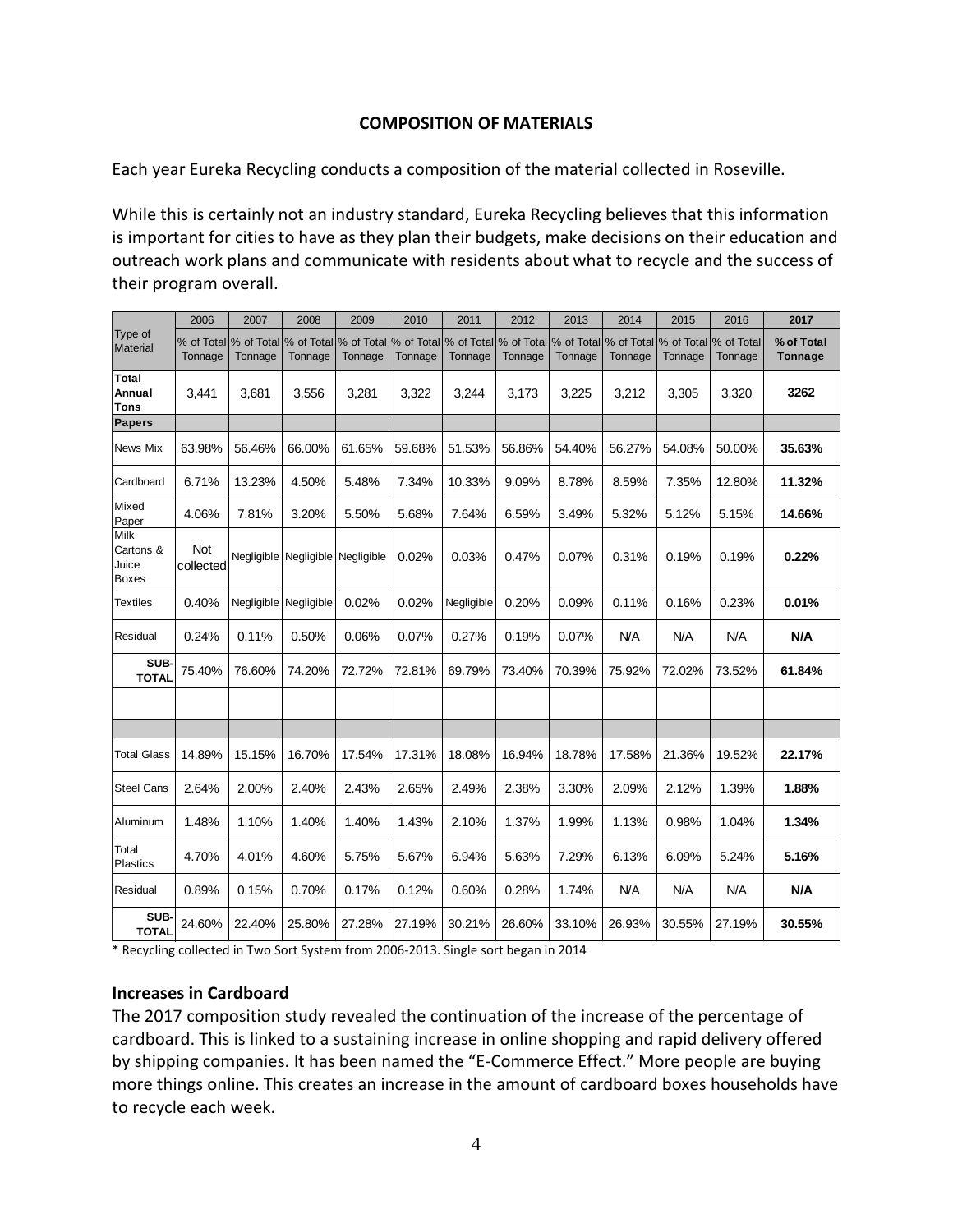From a zero waste perspective this suggests the need for factors that balance this increase in consumption. More is not necessarily better unless the products we are manufacturing and purchasing have been designed to be:

- Durable and last a long time
- Repairable if they break
- Exchanged to others when they are no longer needed and not thrown away
- Made from materials that are free of toxins
- Completely re-usable, recyclable or compostable at the end of their lifecycles
- Made by local businesses that keep the revenue from the sale of these products within the local economy creating local living wage jobs

## **Non-Preferred Items and Residual Rates in Single-Sort Recycling Programs**

"Non-Preferred Items" refers to items that are not accepted in the program but end up being mistakenly put in carts. There may, in some months, be markets for recycling but we do not accept them in the program because they are not compatible with a mechanically sorted curbside recycling program. These are items that cause damage to machinery or hazards to staff in MRFs. Eureka has begun to sort and measure these items as they appear more regularly in cart based collection systems where the driver cannot see the items before they end up in the truck. The best method of reducing these materials is to do additional education to let residents know they should not place them in with their recycling.

"Residual" refers to the amount of material collected from residents that is not actually recycled. In 2017, the residual rate increased for the second year in a row. Although still good at under 8% for a single sort MRF, it does indicate more effort may be needed to keep nonrecyclable items out of the recycling.

| Type of<br><b>Material</b>      | 2006       | 2007  | 2008       | 2009  | 2010  | 2011  | 2012  | 2013  | 2014  | 2015  | 2016  | 2017  |
|---------------------------------|------------|-------|------------|-------|-------|-------|-------|-------|-------|-------|-------|-------|
| <b>Non-Prefered Items</b>       |            |       |            |       |       |       |       |       |       |       |       |       |
| Scrap<br>Metal                  | N/A        | N/A   | <b>N/A</b> | N/A   | N/A   | N/A   | N/A   | N/A   | N/A   | N/A   | 0.25% | 0.31% |
| <b>Bulky</b><br>Ridgids         | N/A        | N/A   | N/A        | N/A   | N/A   | N/A   | N/A   | N/A   | N/A   | N/A   | 0.02% | 0.10% |
| SUB-<br><b>TOTAL</b>            | N/A        | N/A   | N/A        | N/A   | N/A   | N/A   | N/A   | N/A   | N/A   | N/A   | 0.27% | 0.41% |
| <b>Residual</b>                 |            |       |            |       |       |       |       |       |       |       |       |       |
| <b>TOTAL</b>                    |            |       |            |       |       |       |       |       |       |       |       |       |
| Process<br>Residual             | N/A        | N/A   | N/A        | N/A   | N/A   | N/A   | N/A   | N/A   | N/A   | N/A   | 1.04% | 1.02% |
| Residual -<br>Possitive<br>Sort | <b>N/A</b> | N/A   | N/A        | N/A   | N/A   | N/A   | N/A   | N/A   | N/A   | N/A   | 3.13% | 6.18% |
| <b>Total</b>                    | 1.13%      | 0.26% | 1.20%      | 0.23% | 0.19% | 0.91% | 0.47% | 1.81% | 2.47% | 2.55% | 4.17% | 7.61% |

For more information on the methodology of the composition analysis done by Eureka Recycling, please see Appendix B.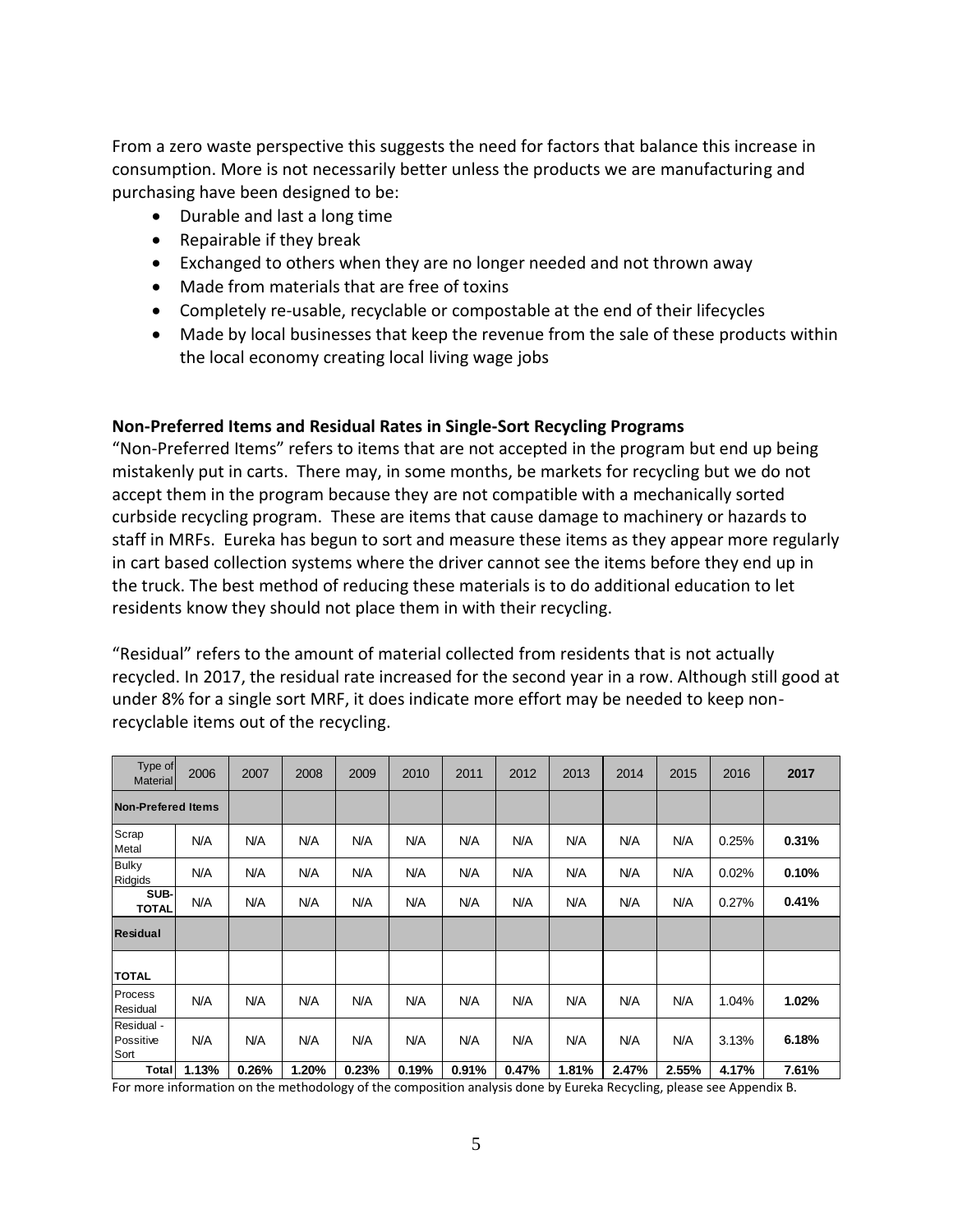One of the reasons the residual rate is increasing in the composition study is that Eureka has invested over 2 million dollars over the last two years in additional equipment to continue to increase the quality of the material being sent to end markets. The additional equipment helps to further assure that plastic and aluminum is not ending up in the paper stream.

Plastic bags, freezer boxes, black plastic, Styrofoam, and plastic pouches continue to be the most common non-recyclable items in the residual.

Engaging with residents through education (including the Guide to Recycling) in-mold labels on all recycling carts, our zero waste hotline, and outreach at many city sponsored events all lead to a lower residual rate. Regular communications makes it easy for Roseville residents to stay informed, and be clear about what is and is not recyclable in their city.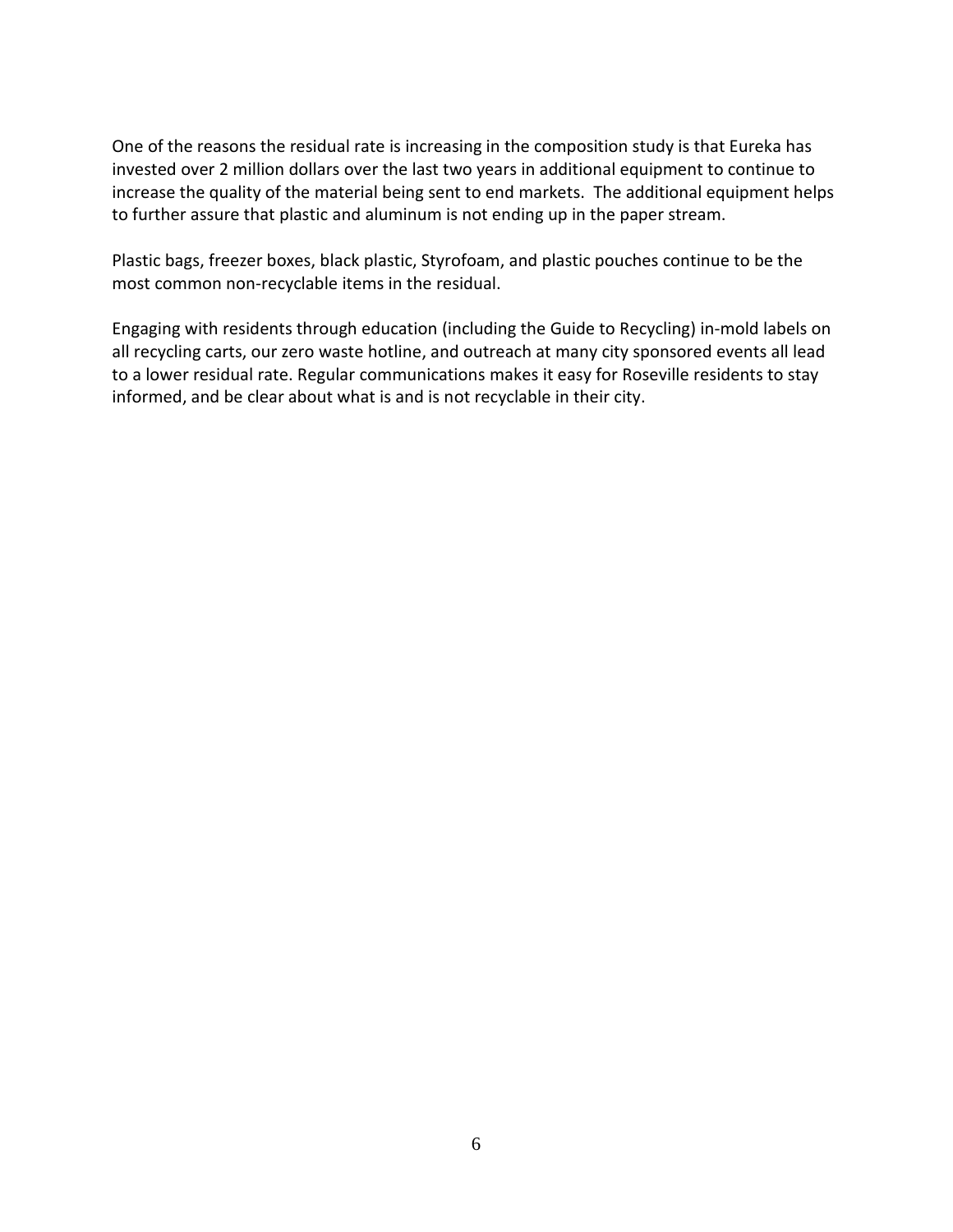#### **REVENUE**

Since 2006, the City of Roseville has received more than \$895,000 in revenue from the sale of its recyclables. The materials that Roseville residents set out are valuable. They required tons of natural resources, a great deal of energy, and hours of labor to produce. Much of that value still remains in the items after they are used. Recycling this material captures that value and reinvests it into the next generation of products reducing costs and creating significant environmental benefit. The market for recycled material generates billions of dollars each year in the United States alone. This material is highly sought after by manufacturers who want to make new products out of it.

In 2017, the overall prices paid by end markets for the material recycled in the city's program began the year stronger with the net revenue to the city nearly doubling between the last quarter of 2016 and the first quarter of 2017. However the year ended with the gross revenue being exceeded by the cost of processing. For the entire year the city saw \$36,693 in revenue share. This was a significant increase from the \$4,535 earned in 2016.

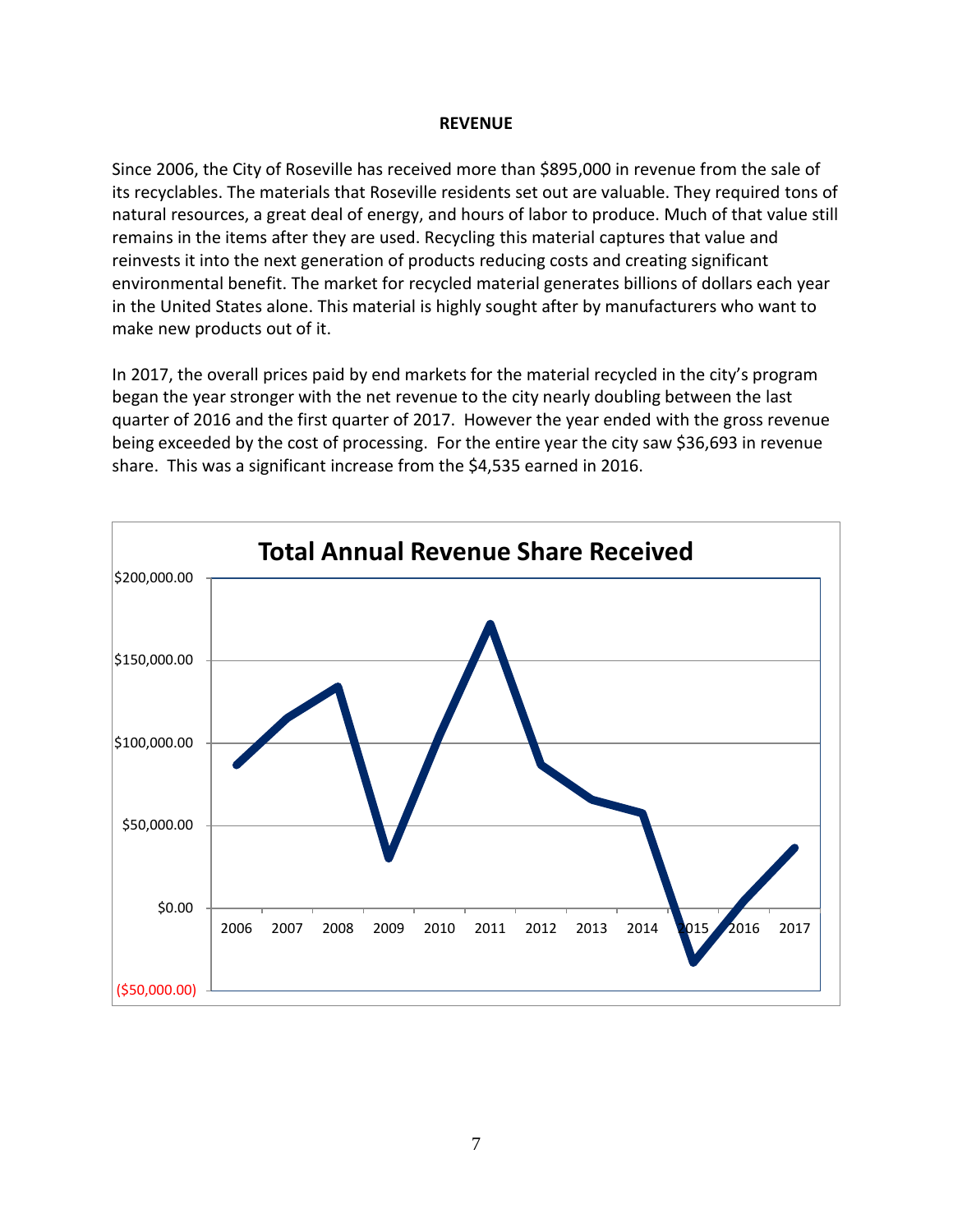# **Global, Regional, and Local Market Conditions Affecting Prices**

Recycled materials are commodities just like other products such as, corn, cotton, and oil. In our modern global economy things that happen near and far can impact the prices paid for material on the open market. The following are the major factors influencing the prices paid for recycled materials. Some are very local issues affecting glass prices. Others are more global in nature and involve the economies of other countries like China.

# **Summary of Current Market Conditions**

This is a summary of markets and our outlook for 2018 based on discussions with end markets and industry professionals. Please note that, as all projections, these could be inaccurate since recycling markets are now a global commodity that is impacted by many diverse forces including, politics, global economics, pricing around oil, mining, shipping, weather, consumer behavior, and more.

# Non-Material Specific Impacts to Markets:

**China's National Sword Policy:** In the Spring/Summer of 2017 China let the World Trade Organization know that it was going to implement a new policy called National Sword aimed at reducing the amount of contaminated material shipped to their country and improve their own internal recycling infrastructure. We continue to market the vast majority of our material regionally (80-85% in MN), but are still impacted by the price-swings this is causes industrywide. However, the high quality of our material and the way the City has only added materials with robust markets has helped mitigate these market conditions.

There was a short term spike in fiber pricing over the summer as firms in China rushed to purchase as much paper (especially cardboard) as they could before the policy was implemented. Although the policy is not going to be officially implemented until March 2018, China stopped issuing permits for material in mid-September. This meant that US Mills became flooded with fiber that normally would have been shipped to China. When there is more supply (fiber) than demand (mills that need fiber), prices fall and that is what happened in October when the average price for fiber fell 30 – 50%. In November we've seen cardboard pricing continue to fall 10-15% but fortunately other paper markets have held steady for this month. So far, we have seen most of the impacts of National Sword on fiber pricing but China is also halting the import of mixed plastics. As a result we've seen a slight dip in pricing for tubs and lids (mostly #5 plastics) as US Markets are getting material that was previously going to China. There has also been indication that HDPE and PET pricing could fall if MRFs start sorting more of their plastics and sending the sorted material to US Mills.

In the first months of 2018 we are continuing to see lower prices paid for materials as China continues the National Sword policy. It is difficult to predict when or if China will step back from the quality standards.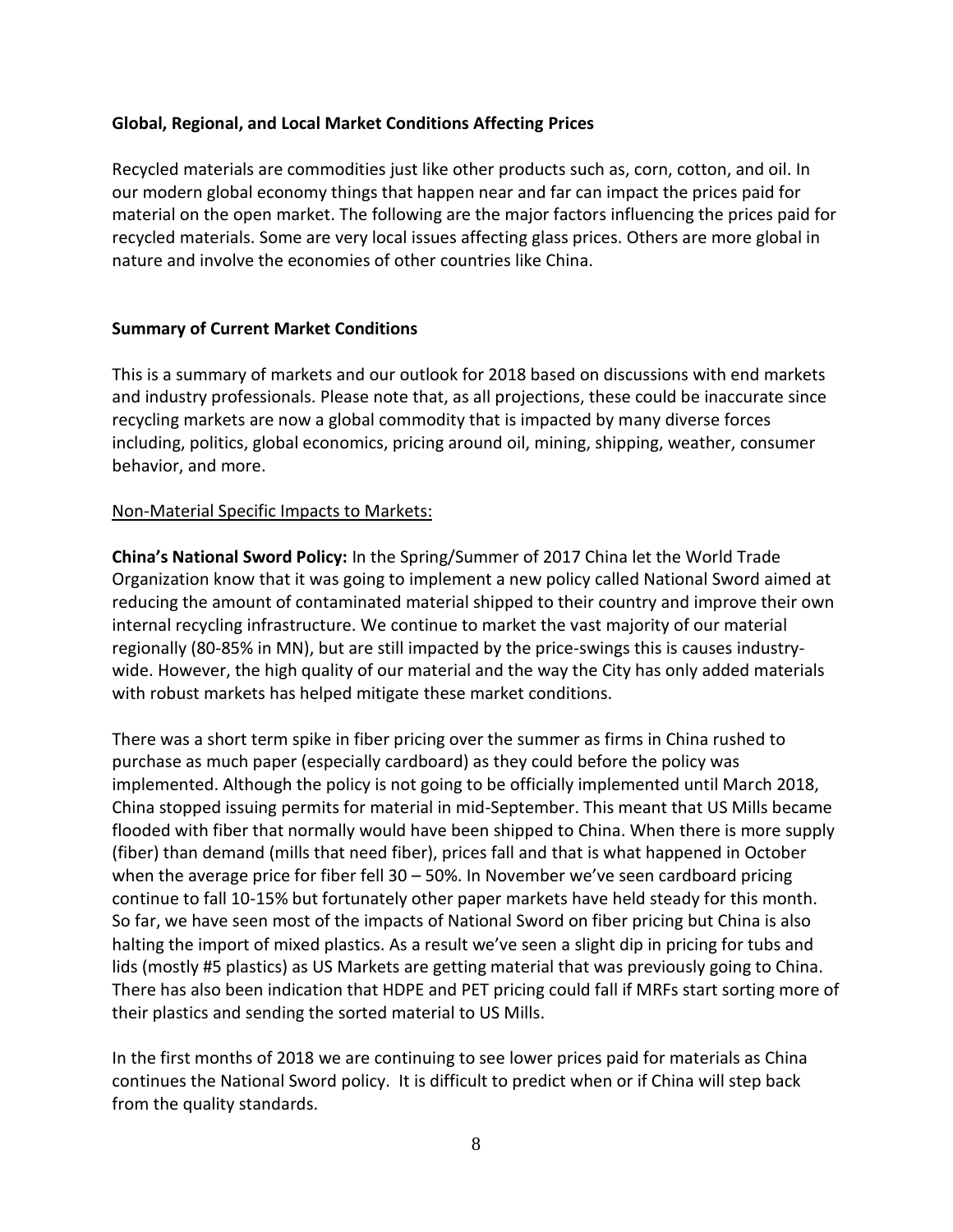An important positive in this policy is that MRFs all over the country are working to change and update their processing systems to improve the quality of the material they are sending to end markets. This is a very good thing and means that more items will get sent to the right markets and more will get recycled. It also means that we will see more of the non-recyclable items pulled out of the recycling and thus higher reported residual rates.

Part of the solution is to make sure that companies that design and sell the packaging we buy take compatibility with existing recycling processes into account when they make the items. It also means that more emphasis will be placed on educating residents. This is because residents play a big role in making sure that only recyclable items end up in their cart. The low cost of oil continues to put downward pressure on the price of recyclable plastics as manufacturers can choose to use virgin oil over recycled content.

**Long Haul Trucking:** Another impact to the recycling market has been a shortage of long haul truckers. This is a difficult job that is not always well compensated. Additionally tighter safety regulations were implemented that require electronic monitoring on all trucks to ensure drivers aren't on the road longer than allowed. Between this and the hurricanes in the fall that increased demand for trucking, all end markets have seen trucking costs increase significantly. This will depress markets that require trucking long distances such as aluminum and tin. Fortunately we have a strong regional demand for PET and HDPE so that part of the sector has been hit less by the market but still may see impacts.

## Material Specific Updates:

**News, Mixed Paper, OCC**: As mentioned previously we have seen markets drop significantly this fall due to China's National Sword Policy. We expect this trend to continue for at least six months and as long as two years. We may see pricing increase after six months if China loosens its regulations in order to get more material or as long as two years if China is able to continue manufacturing without US recyclables – two years is about how long we estimate it will take for new end markets to develop. At this time there is minimal action because investors and recyclers are reluctant to start projects that would fail if China loosens regulations suddenly.

**Textiles:** In the last few years we have seen the price of textiles drop precipitously as a result of "fast fashion", a trend towards manufacturing cheaper low quality clothing that wears out faster so has a lower reuse value. Because consumers are buying more of this, and discarding more of it, not only does it have a lower reuse value, but the market is flooded with this low quality clothing, reducing the value of all textiles. We expect this trend to continue in 2018.

**Aluminum Cans:** Most of our markets for aluminum cans are in Tennessee and Kentucky. Because of this distance, this market has been hit by the aforementioned higher cost of long haul trucking.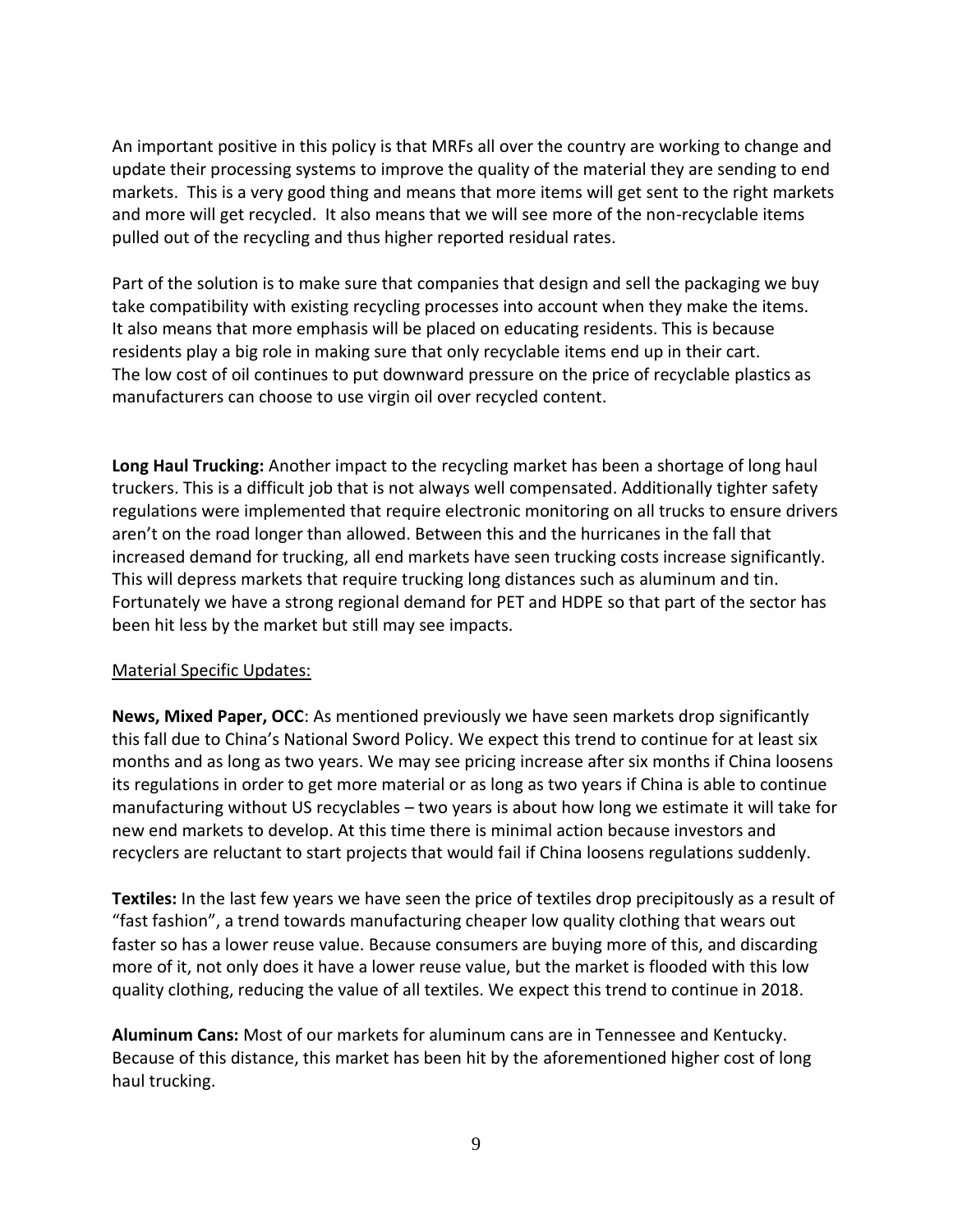**Steel Cans:** The steel industry has been flooded by imported tin from China for the last few years, driving down the value of our tin. We expect this trend to continue though Tin prices are slowly increasing.

**HDPE Plastic** (Color and Natural) #2: This market has been depressed due to the low price of oil – this will likely continue in 2018. China's National Sword Policy also may depress plastics pricing – see impacts from National Sword for more details.

**PET Plastic (#1):** Similar to HDPE, PET plastics is depressed due to the low price of oil. There also may be impacts from National Sword on PET pricing.

**Tubs and lids** (#5 and #4 rigid plastics): Due to China's National Sword pricing we have seen these prices fall in the past year, after they were already low due to low oil pricing. We expect this trend to continue.

**Glass:** Prices paid for glass remain very low in 2016. The existence of only one processing facility for glass in Minnesota means that the supply of glass is still as high as or higher than the capacity of the local market to process and sell it. As a result, while Eureka is still able to sell and recycle the glass here in a local market the cost of processing and shipping that mixed glass to Strategic Materials Inc. (SMI) exceeds the price paid for it. While the economic value of glass may currently be low there are other benefits to consider. The environmental benefits created by recycling glass are significant as glass can be recycled infinitely creating more benefit each time. In addition, when recycled locally glass supports local economic development and jobs. This shows that despite the currently prices being paid for recycled glass it is still a net positive material.

## **Why does recycling glass matter?**

Without immediate planning and action, some of Minnesota's recycled glass will end up in landfills or dropped from programs all together, and without a long-term solution that requires responsibility and some investment from producers, like bottle deposit legislation, glass may cease to be recycled at all. Glass collected for recycling that needlessly ends up in a landfill will end up costing the cities and their residents more money while reducing their recycling programs' environmental benefits.

There are significant, undisputable environmental and economic benefits achieved from recycling glass. These include energy savings, reduction of air and water pollution, and a reduced need to mine new resources. Furthermore, state, municipal and environmental advocates agree that environmental benefits reduce dramatically the further we stray from the highest and best use of recycled glass, so glass bottles recycled into glass bottles should be the primary goal and then the next best markets for the smaller glass and fines need to be developed. These environmental impacts are the reason Eureka Recycling has been committed to finding a solution to keep bottle-to-bottle recycling viable despite changes in collection methods.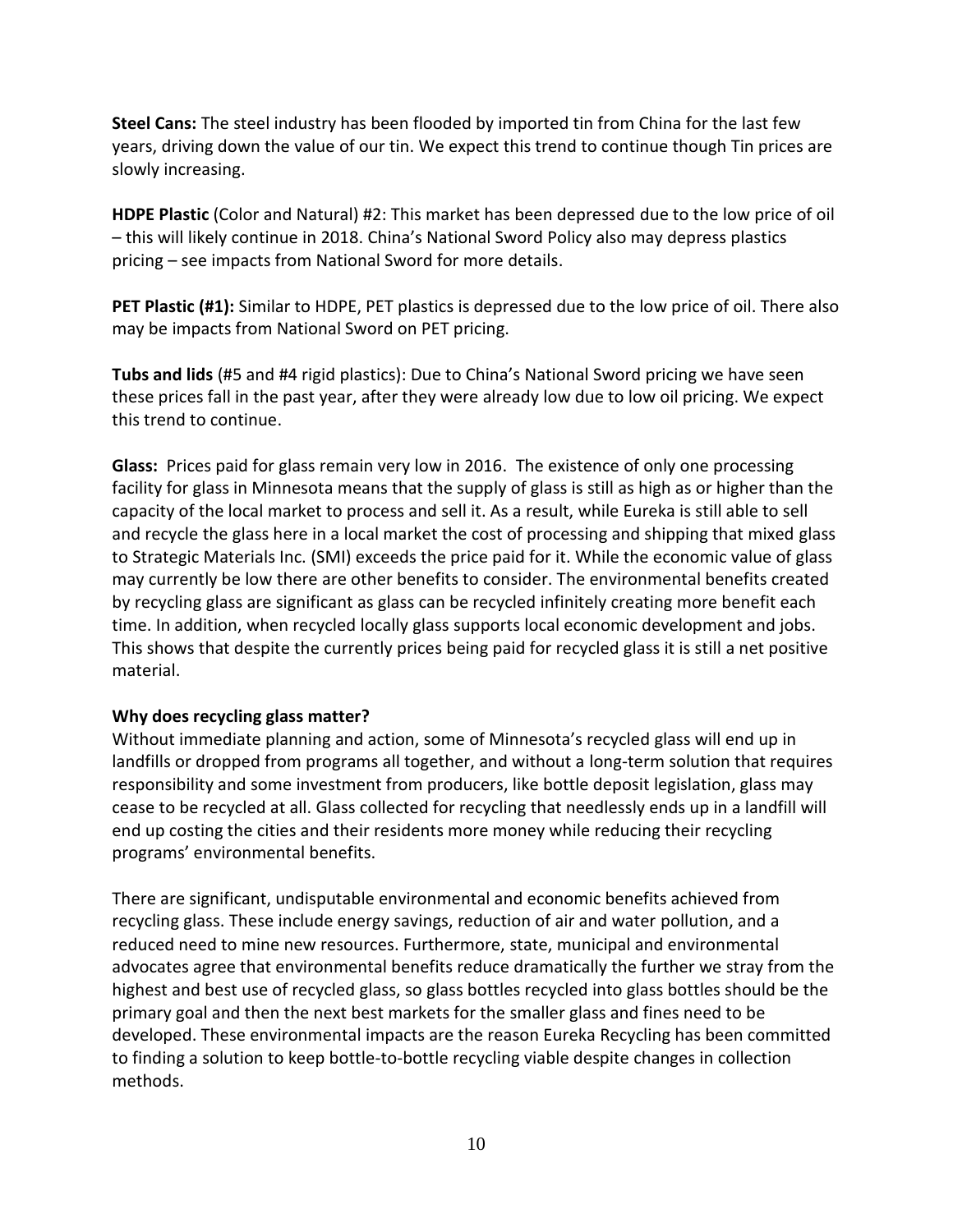- Glass bottles and jars are 100% recyclable and can be recycled endlessly without any loss in purity or quality.
- Over a ton of natural resources are saved for every ton of glass recycled.
- Energy costs drop about 2-3% for every 10% recycled glass, also called cullet, used in the manufacturing process.
- One ton of carbon dioxide is reduced for every six tons of recycled container glass used in the manufacturing process.

# **ENVIRONMENTAL BENEFITS**

The environmental benefits of Roseville's zero-waste recycling program are quantified transparently using widely-accepted environmental models. This ensures that all residents have a chance to see how their efforts can be measured and quantified.

There are many ways to calculate the benefits of recycling. To better explain these benefits in commonly understood terms government agencies, research scientists, and economists have created several "calculators" to translate the amounts of recycled materials collected, and processed into equivalent positive societal and environmental benefits.

Because of the increasing societal focus on causes of and solutions to, climate change, it has become imperative to measure waste reduction (and all of our activities) in terms of its impact on the environment. This allows us to speak in a common language, understand the impact of our choices, and help us prioritize the personal and policy actions that we take. Many cities around the country work with the International Council for Local Environmental Initiatives (ICLEI) to quantify and now register the climate change impacts of their city. It is also important to calculate the carbon impact of waste reduction as the global effort continues to enact a carbon "cap and trade" system.

In addition to climate change mitigation, there are other environmental benefits to recycling, including saving energy, protecting air quality, water quality, natural resources, natural beauty, habitat, and human health.

# **The Environmental Protection Agency (EPA) WARM Calculator**

The equations used in environmental calculations try to take into account the "full life cycle" of each material—everything from off-setting the demand for more virgin materials (tree harvesting, mining, etc.) to preventing the pollution that would have occurred if that material were disposed of (burned or buried). Different calculators may include some or all of the many factors that contribute to the "full life cycle" so results will vary from calculator to calculator.

While there are many models emerging to calculate greenhouse gas reductions, the most recognized, and standard model is the U.S. Environmental Protection Agency's Waste Reduction Model (WARM). WARM was designed to help solid waste planners and organizations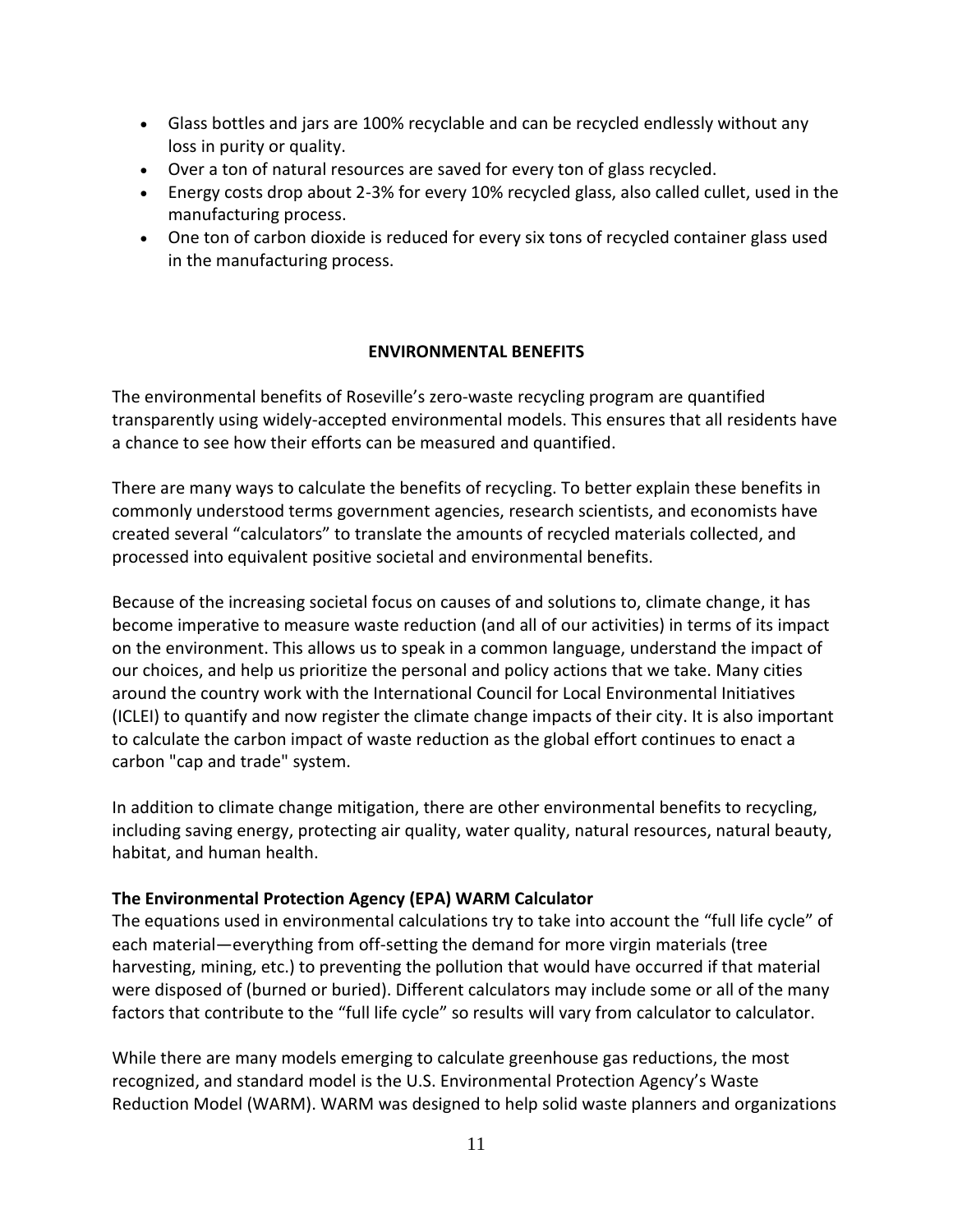



MTCE (Metric tons of carbon equivalent), and MTCO<sub>2</sub>E (Metric tons of carbon dioxide emissions) are figures commonly used when discussing greenhouse gas emissions. For more information about the process of measuring the environmental benefits of waste reduction, visi[t http://epa.gov/climatechange/wycd/waste/measureghg.html#click](http://epa.gov/climatechange/wycd/waste/measureghg.html#click)

## **What do all these numbers mean?**

In addition to preventing pollution, an important impact of recycling is that is conserves a huge amount of energy. Making products and packaging from raw materials harvested from nature uses a much larger amount of energy than using recycled materials.

Every manufactured item has the energy used to make it "embedded" into it. Recycling takes advantage of that energy, as it is easier and more energy efficient to make a glass bottle from another glass bottle than from raw materials.

The WARM model and other calculators measure the difference between recycling all these tons of materials and using them to make new products versus sending them to an incinerator and making replacement products from raw materials. This difference is expressed as the amount of CO2 that was not produced because we did not have to make and use all the energy that would have been needed if we used raw materials.

The numbers above help municipalities calculate and track their environmental footprint. For more information about the process of measuring the environmental benefits of waste reduction, visit [https://www.epa.gov/warm.](https://www.epa.gov/warm)